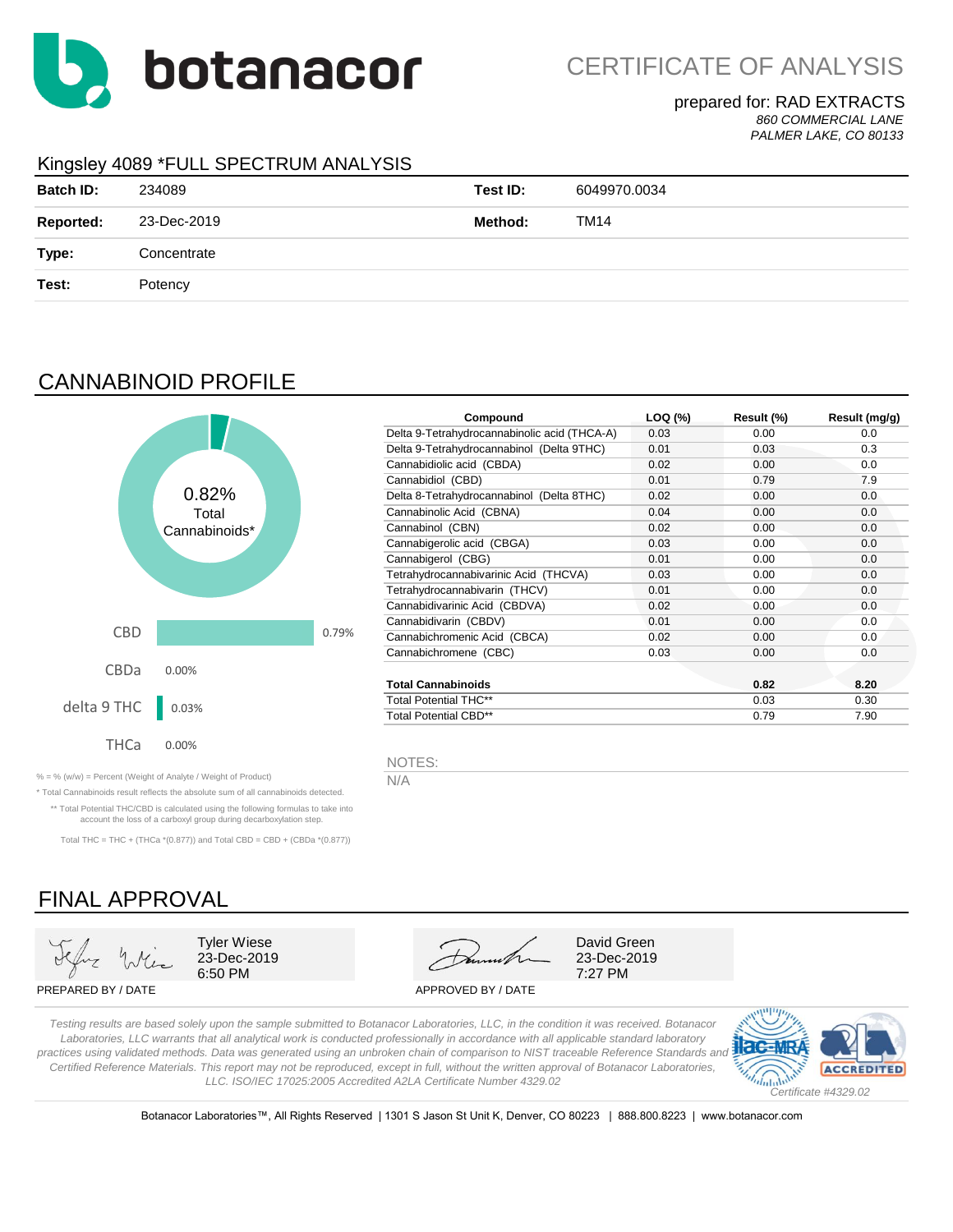

### prepared for: RAD EXTRACTION *860 COMMERCIAL LANE*

*PALMER LAKE, CO 80133*

| <b>Balm</b>      |             |          |              |
|------------------|-------------|----------|--------------|
| <b>Batch ID:</b> | 234089      | Test ID: | 2662061.0037 |
| <b>Reported:</b> | 9-Dec-2019  | Method:  | TM10         |
| Type:            | Concentrate |          |              |
| Test:            | Terpenes    |          |              |
|                  |             |          |              |

## TERPENE PROFILE

|                                            |        | Compound                 | $%$ (w/w)             | mg/g         |
|--------------------------------------------|--------|--------------------------|-----------------------|--------------|
|                                            |        | (-)-alpha-Bisabolol      | 0.016                 | 0.16         |
|                                            |        | Camphene                 | 0.000                 | $\mathbf 0$  |
|                                            |        | delta-3-Carene           | 0.001                 | 0.01         |
| 0.492%                                     |        | beta-Caryophyllene       | 0.049                 | 0.49         |
| Total                                      |        | (-)-Caryophyllene Oxide  | 0.000                 | $\mathbf 0$  |
| <b>Terpenes</b>                            |        | p-Cymene                 | 0.004                 | 0.04         |
|                                            |        | Eucalyptol               | 0.012                 | 0.12         |
|                                            |        | Geraniol                 | 0.003                 | 0.03         |
|                                            |        | alpha-Humulene           | 0.000                 | $\mathbf 0$  |
|                                            |        | (-)-Isopulegol           | 0.000                 | $\mathbf{0}$ |
|                                            |        | d-Limonene               | 0.005                 | 0.05         |
| <b>PREDOMINANT TERPENES</b>                |        | Linalool                 | 0.321                 | 3.21         |
| alpha-Pinene<br>0.004%                     |        | beta-Myrcene             | 0.008                 | 0.08         |
|                                            |        | cis-Nerolidol            | 0.000                 | $\mathbf 0$  |
| (-)-beta-Pinene<br>0.000%                  |        | trans-Nerolidol          | 0.000                 | $\mathbf 0$  |
|                                            |        | Ocimene                  | 0.027                 | 0.27         |
| beta-Myrcene<br>0.008%                     |        | beta-Ocimene             | 0.016                 | 0.16         |
| delta-3-Carene<br>0.001%                   |        | alpha-Pinene             | 0.004                 | 0.04         |
|                                            |        | (-)-beta-Pinene          | 0.000                 | $\mathbf{0}$ |
| alpha-Terpinene<br>0.007%                  |        | alpha-Terpinene          | 0.007                 | 0.07         |
| d-Limonene<br>0.005%                       |        | gamma-Terpinene          | 0.016                 | 0.16         |
|                                            |        | Terpinolene              | 0.003                 | 0.03         |
| Linalool                                   | 0.321% |                          | 0.492%                | 4.92         |
| beta-Caryophyllene<br>0.049%               |        |                          |                       |              |
| alpha-Humulene<br>0.000%                   |        | NOTES:<br>$\overline{0}$ |                       |              |
| (-)-alpha-Bisabolol<br>0.016%              |        |                          |                       |              |
|                                            |        |                          |                       |              |
| <b>FINAL APPROVAL</b>                      |        |                          |                       |              |
| Daniel Weidensaul                          |        |                          | David Green           |              |
| Daniel Wartenauel<br>9-Dec-2019<br>1:47 PM |        |                          | 9-Dec-2019<br>2:13 PM |              |
| PREPARED BY / DATE                         |        | APPROVED BY / DATE       |                       |              |

*Testing results are based solely upon the sample submitted to Botanacor Laboratories, LLC. Botanacor Laboratories, LLC warrants that all analytical work is cond professionally in accordance with all applicable standard laboratory practices using validated methods. Data was generated using an unbroken chain of comparison to NIST*  traceable Reference Standards and Certified Reference Materials. This report may not be reproduced, except in full, without the written approval of Botanacor Laboratories, *LLC. ISO/IEC 17025:2005 Accredited A2LA Certificate Number 4329.02*

Botanacor Laboratories™, All Rights Reserved | 1001 S. Galapago St., Denver, CO 80223 | 888.800.8223 | www.Botanacor.com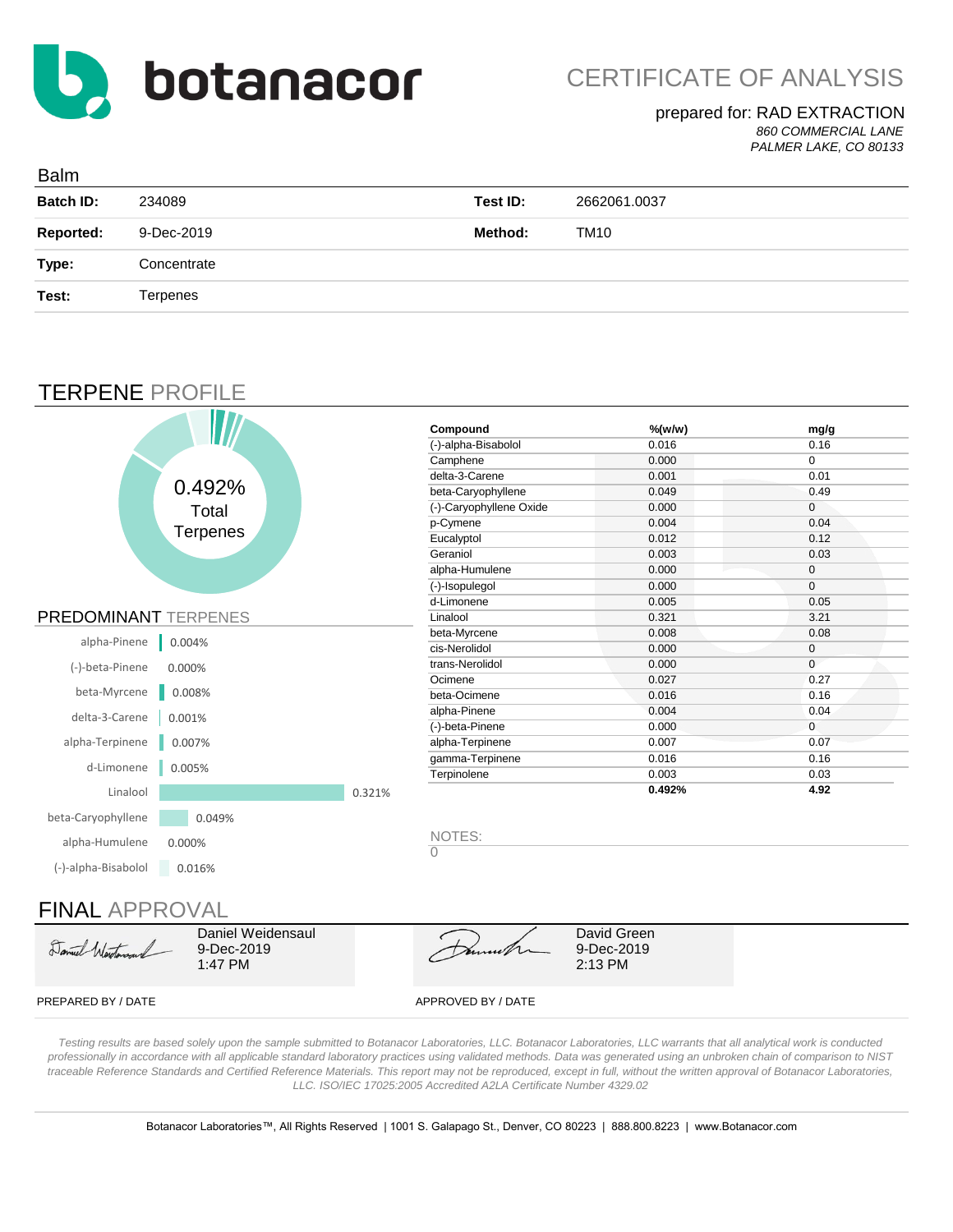

### prepared for: RAD EXTRACTION *860 COMMERCIAL LANE PALMER LAKE, CO 80133*

| <b>Balm</b>      |                               |          |                                    |  |
|------------------|-------------------------------|----------|------------------------------------|--|
| <b>Batch ID:</b> | 234089                        | Test ID: | 8825391.027                        |  |
| <b>Reported:</b> | 30-Nov-2019                   | Method:  | Topical - Test Methods: TM05, TM06 |  |
| Type:            | Topical                       |          |                                    |  |
| Test:            | <b>Microbial Contaminants</b> |          |                                    |  |
|                  |                               |          |                                    |  |

# MICROBIAL CONTAMINANTS

| Contaminant                    | <b>Result (CFU/g)*</b> |  |
|--------------------------------|------------------------|--|
| <b>Total Aerobic Count**</b>   | None Detected          |  |
| <b>Total Coliforms**</b>       | None Detected          |  |
| <b>Total Yeast and Molds**</b> | None Detected          |  |
| E. coli                        | None Detected          |  |
| <b>Salmonella</b>              | None Detected          |  |

*\* CFU/g = Colony Forming Unit per Gram*

\*\* Values recorded in scientific notation, a common microbial practice of expressing numbers that are too large to be conveniently

 *written in decimal form.*

*Examples: 10^2 = 100 CFU 10^3 = 1,000 CFU 10^4 = 10,000 CFU 10^5 = 100,000 CFU*

#### NOTES:

TYM: None Detected Total Aerobic: None Detected Coliforms: None Detected Free from visual mold, mildew, and foreign matter

FINAL APPROVAL



Robert Belfon  $\mathcal{A}$   $\mathcal{A}$  Mike Branvold  $\sqrt{27}$  30-Nov-2019 6:10 PM  $\begin{array}{|c|c|c|c|c|}\hline \end{array}$  8:23 PM

PREPARED BY / DATE APPROVED BY / DATE

*Testing results are based solely upon the sample submitted to Botanacor Services, LLC, in the condition it was received. Botanacor Services, LLC warrants that all analytical work is conducted professionally in accordance with all applicable standard laboratory practices using validated methods. Data was generated using an unbroken chain of comparison to NIST traceable Reference Standards and Certified Reference Materials. This report may not be reproduced, except in full, without the written approval of Botanacor Services, LLC.*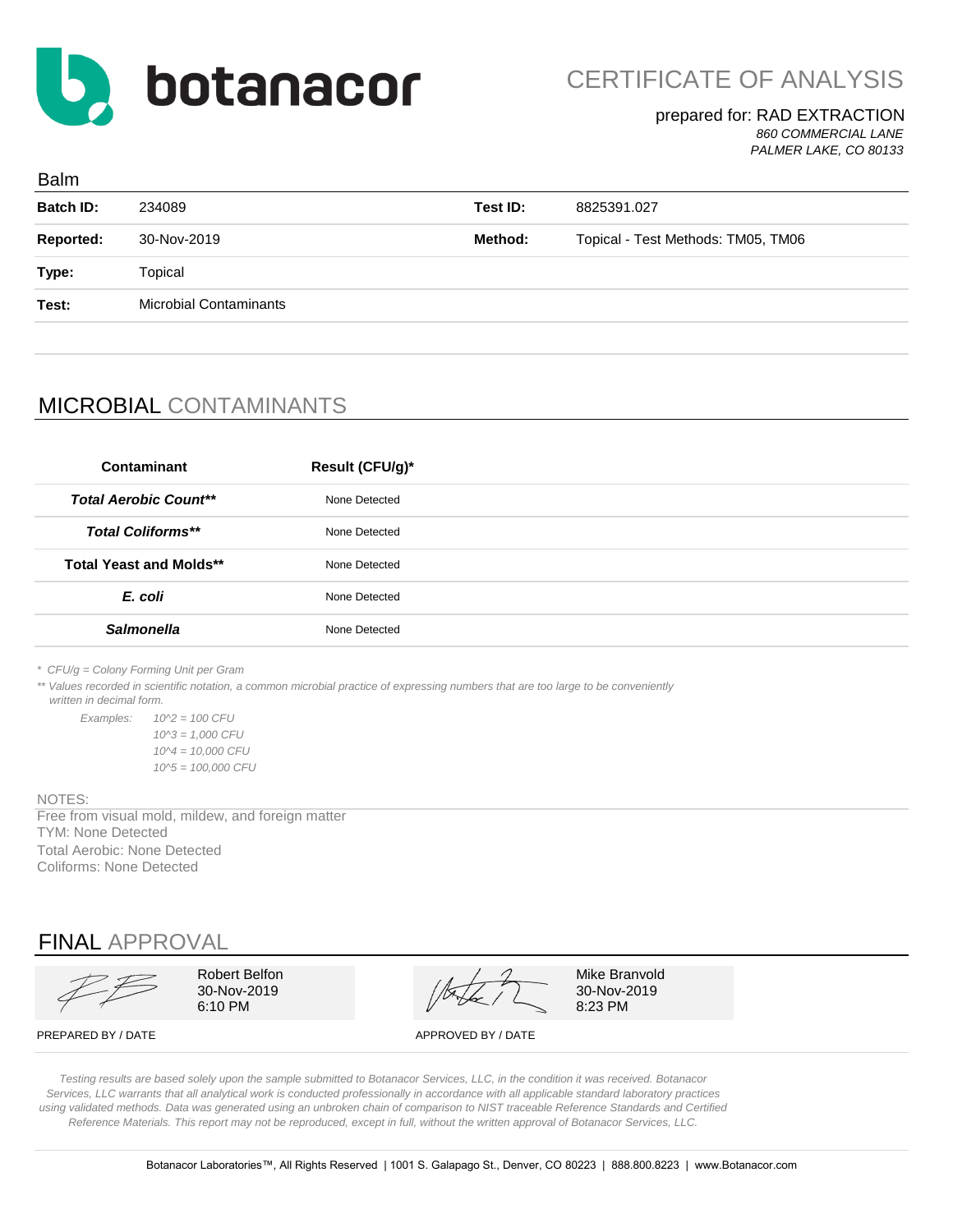

### prepared for: RAD EXTRACTION

*860 COMMERCIAL LANE PALMER LAKE, CO 80133*

| <b>Balm</b>      |             |          |              |
|------------------|-------------|----------|--------------|
| <b>Batch ID:</b> | 234089      | Test ID: | 1892194.0016 |
| <b>Reported:</b> | 4-Dec-2019  | Method:  | <b>TM17</b>  |
| Type:            | Concentrate |          |              |
| Test:            | Pesticides  |          |              |
|                  |             |          |              |

## PESTICIDE RESIDUE

| Compound            | Dynamic Range (ppb) | Result (ppb)    | Compound        | Dynamic Range (ppb) | Result (ppb) |
|---------------------|---------------------|-----------------|-----------------|---------------------|--------------|
| Acephate            | $57 - 2636$         | $ND^*$          | Malathion       | $57 - 2636$         | $ND^*$       |
| Acetamiprid         | 57 - 2636           | $ND^*$          | Metalaxyl       | 342 - 2636          | $ND^*$       |
| Avermectin          | 342 - 2636          | $ND^*$          | Methiocarb      | $57 - 2636$         | $ND^*$       |
| Azoxystrobin        | 57 - 2636           | $ND^*$          | Methomyl        | $57 - 2636$         | $ND^*$       |
| <b>Bifenazate</b>   | 57 - 2636           | $ND^*$          | MGK 264 1       | $57 - 2636$         | $ND^*$       |
| <b>Boscalid</b>     | 342 - 2636          | $ND^*$          | MGK 264 2       | 342 - 2636          | $ND^*$       |
| Carbaryl            | 57 - 2636           | $ND^*$          | Myclobutanil    | 342 - 2636          | $ND^*$       |
| Carbofuran          | 57 - 2636           | $ND^*$          | Naled           | 342 - 2636          | $ND^*$       |
| Chlorantraniliprole | $57 - 2636$         | $ND^*$          | Oxamyl          | $57 - 2636$         | $ND^*$       |
| Chlorpyrifos        | 342 - 2636          | $ND^*$          | Paclobutrazol   | $57 - 2636$         | $ND^*$       |
| Clofentezine        | $57 - 2636$         | $ND^*$          | Permethrin      | 342 - 2636          | $ND^*$       |
| Diazinon            | 57 - 2636           | $ND^*$          | Phosmet         | $57 - 2636$         | $ND^*$       |
| <b>Dichlorvos</b>   | 342 - 2636          | ND <sup>*</sup> | Prophos         | 342 - 2636          | $ND^*$       |
| Dimethoate          | 57 - 2636           | $ND^*$          | Propoxur        | $342 - 2636$        | $ND^*$       |
| E-Fenpyroximate     | 342 - 2636          | $ND^*$          | Pyridaben       | 342 - 2636          | $ND^*$       |
| Etofenprox          | 342 - 2636          | ND <sup>*</sup> | Spinosad A      | $57 - 2636$         | $ND^*$       |
| Etoxazole           | 342 - 2636          | $ND^*$          | Spinosad D      | 342 - 2636          | $ND^*$       |
| Fenoxycarb          | 57 - 2636           | ND <sup>*</sup> | Spiromesifen    | $57 - 2636$         | ND*          |
| Fipronil            | 342 - 2636          | $ND^*$          | Spirotetramat   | 342 - 2636          | $ND^*$       |
| Flonicamid          | 57 - 2636           | $ND^*$          | Spiroxamine 1   | 57 - 2636           | $ND^*$       |
| Fludioxonil         | 342 - 2636          | $ND^*$          | Spiroxamine 2   | $57 - 2636$         | $ND^*$       |
| Hexythiazox         | 342 - 2636          | $ND^*$          | Tebuconazole    | 57 - 2636           | $ND^*$       |
| Imazalil            | 342 - 2636          | $ND^*$          | Thiacloprid     | 57 - 2636           | $ND^*$       |
| Imidacloprid        | $57 - 2636$         | $ND^*$          | Thiamethoxam    | $57 - 2636$         | $ND^*$       |
| Kresoxim-methyl     | 57 - 2636           | $ND^*$          | Trifloxystrobin | 342 - 2636          | $ND^*$       |

\* ND = None Detected (Defined by Dynamic Range of the method)

N/A

## FINAL APPROVAL

Samantha Smith

4-Dec-2019

6:32 AM 8:47 AM Sam Smith David Green

4-Dec-2019

PREPARED BY / DATE APPROVED BY / DATE

*Testing results are based solely upon the sample submitted to Botanacor Laboratories, LLC, in the condition it was received. Botanacor Laboratories, LLC warrants that all analytical work is conducted professionally in accordance with all applicable standard laboratory practices using validated methods. Data was generated using an unbroken chain of comparison to NIST traceable Reference Standards and Certified Reference Materials. This report may not be reproduced, except in full, without the written approval of Botanacor Laboratories, LLC.*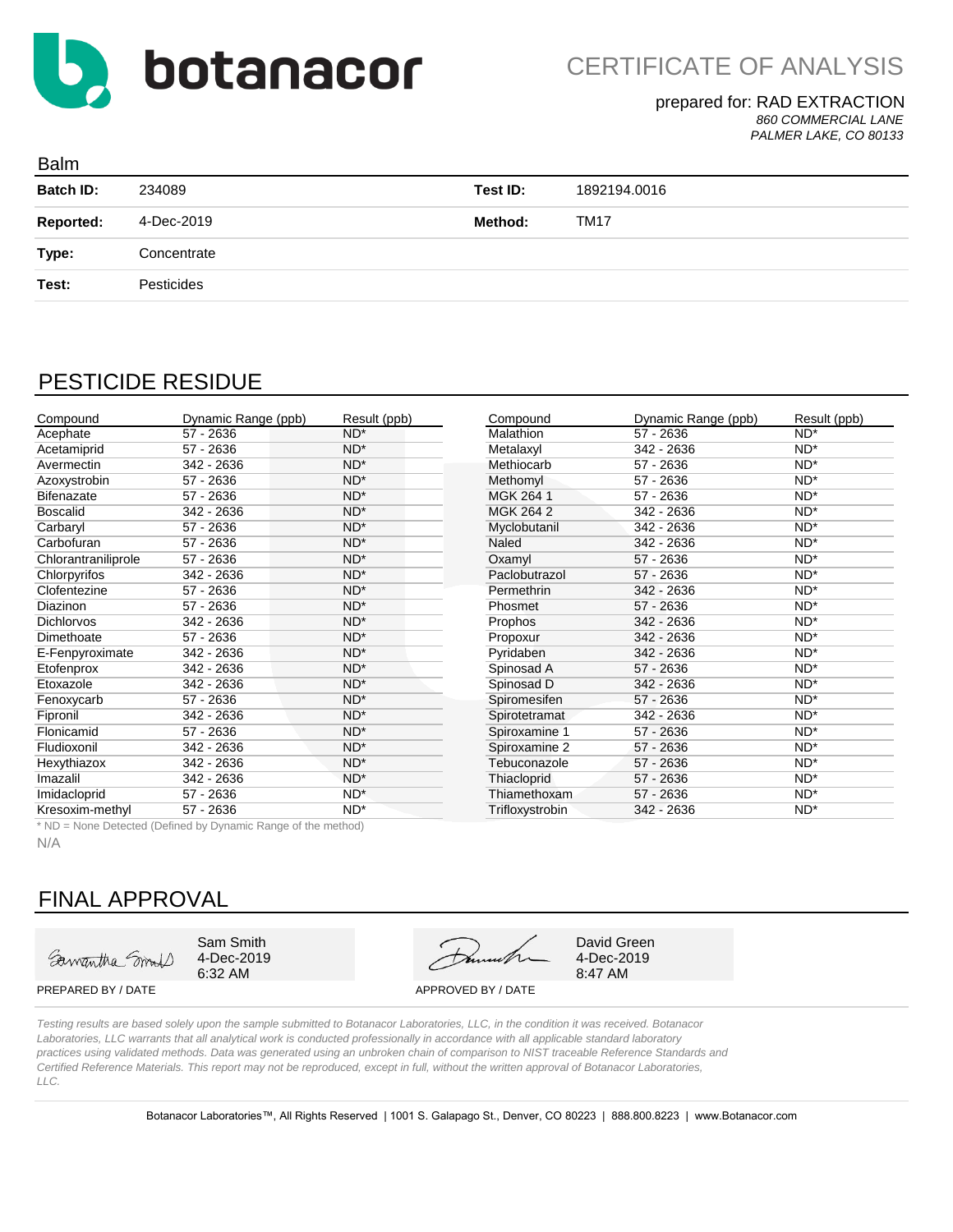

CERTIFICATE OF ANALYSIS

## prepared for: RAD EXTRACTS

*860 COMMERCIAL LANE PALMER LAKE, CO 80133*

| <b>Balm</b>      |             |          |                                                                          |
|------------------|-------------|----------|--------------------------------------------------------------------------|
| <b>Batch ID:</b> | 234089      | Test ID: | T000039339                                                               |
| <b>Reported:</b> | 12-Dec-2019 | Method:  | Arsenic = Arsenic EPA 6020A (mod),<br>Cadmium = Cadmium EPA 6020A (mod), |
| Type:            | Other       |          | Lead = Lead EPA $6020A$ (mod),<br>Mercury = Mercury EPA 6020A (mod)      |
| Test:            | Metals      |          |                                                                          |

# HEAVY METALS

| Compound | Reporting Limit (ppm) | Result (ppm) |
|----------|-----------------------|--------------|
| Arsenic  | 0.05                  | 50.05        |
| Cadmium  | 0.05                  | < 0.05       |
| Lead     | 0.05                  | <0.05        |
| Mercury  | 0.05                  | $<$ 0.05     |

# FINAL APPROVAL

alex Smoth

Alex Smith  $\overline{A}$  and  $\overline{A}$  and  $\overline{A}$  Greg Zimpfer 12-Dec-2019  $47/20$  12-Dec-2019 12-Dec-2019

8:24 AM

PREPARED BY / DATE APPROVED BY / DATE

*Testing results are based solely upon the sample submitted to Botanacor Laboratories, LLC, in the condition it was received. Botanacor Laboratories, LLC warrants that all analytical work is conducted professionally in accordance with all applicable standard laboratory practices using validated methods. Data was generated using an unbroken chain of comparison to NIST traceable Reference Standards and Certified Reference Materials. This report may not be reproduced, except in full, without the written approval of Botanacor Laboratories, LLC.*